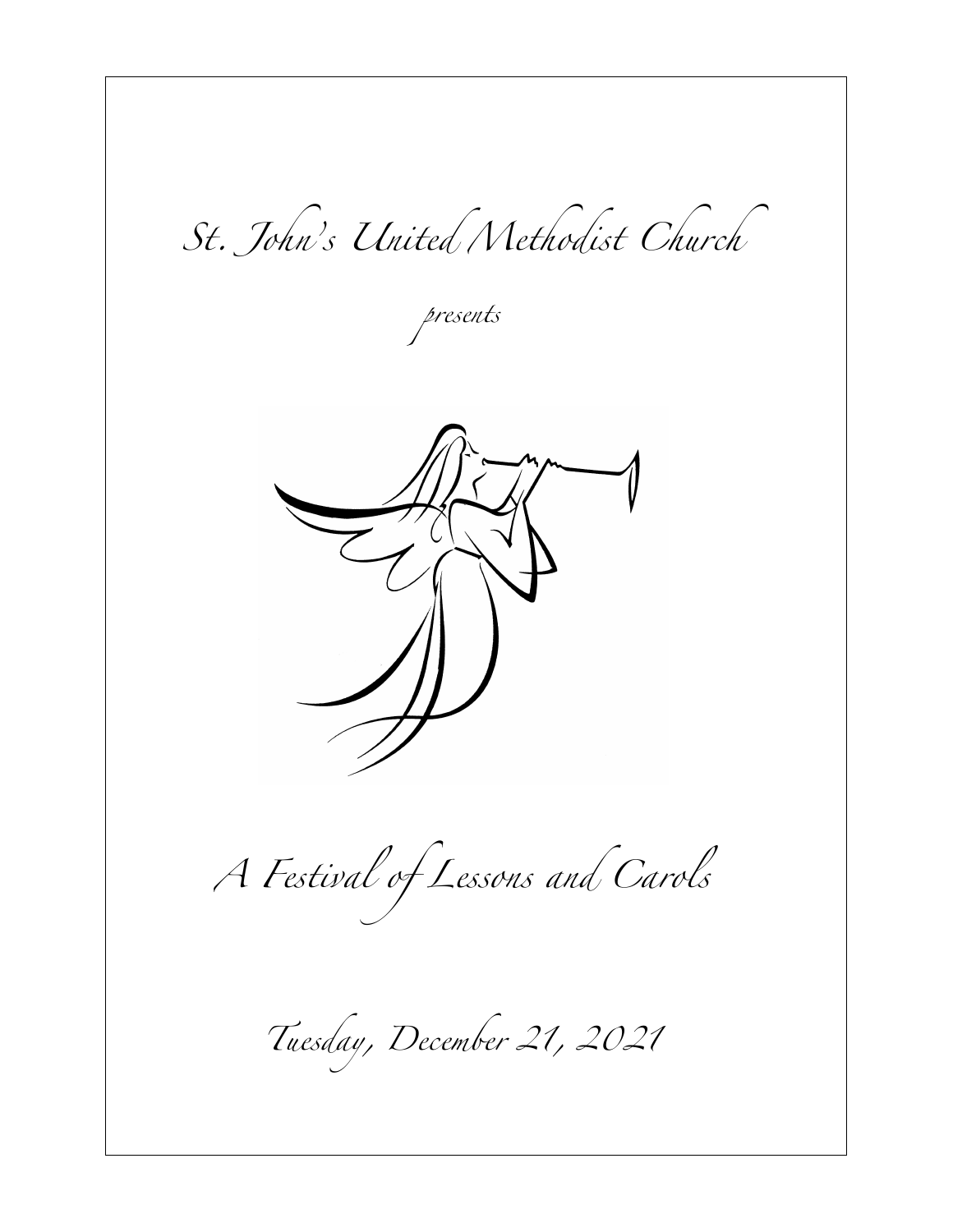#### THE ORDER OF WORSHIP

*The service will proceed without announcement. All carol numbers refer to the United Methodist Hymnal.*

> *\*Please stand, if you are able. \_\_\_\_\_\_\_\_\_\_\_\_\_\_\_\_\_\_\_\_\_\_\_\_\_\_\_\_\_\_\_\_\_\_\_\_*

Welcome **Rev. Dr. Randall Partin** 

Prelude Joel Becktell and Jim Ahrend<br>
"Veni Emmanuel"

arr. Raymond Haan

\*The Bidding Prayer<br>
\*The Lord's Prayer Rev. Partin<br>
UMH 895 \*The Lord's Prayer

\*Processional Hymn Choir and Congregation

"O Come, All Ye Faithful"

O come, all ye faithful, God of God, Joyful and triumphant, Light of Light, O come ye, o come ye Lo! He abhors not<br>To Bethlehem. The Virgin's womb. O come, let us adore him,<br>Christ the Lord!

Child for us sinners,<br> **Poor and in the manger,** Sing in exultation! Poor and in the manger, Sing in exultation!<br>Fain we embrace thee Sing, all ye citizens Fain we embrace thee Sing, all ye citizer<br>With awe and love; Cheaven above! With awe and love; Of heaven above! Who would not love thee, Glory to God Loving us so dearly? In the highest! O come, let us adore him,<br>Christ the Lord!

Come and behold him,  $Very God,$ <br>Born the king of angels Begotten, not created;<br>O come, let us adore him,  $O$  come, let us adore him, Christ the Lord!

Christ the Lord!

Yea, Lord, we greet thee, Savior of creation! Jesus, to thee be Glory giv'n! Word of the Father Now in flesh appearing. O come, let us adore him, Christ the Lord!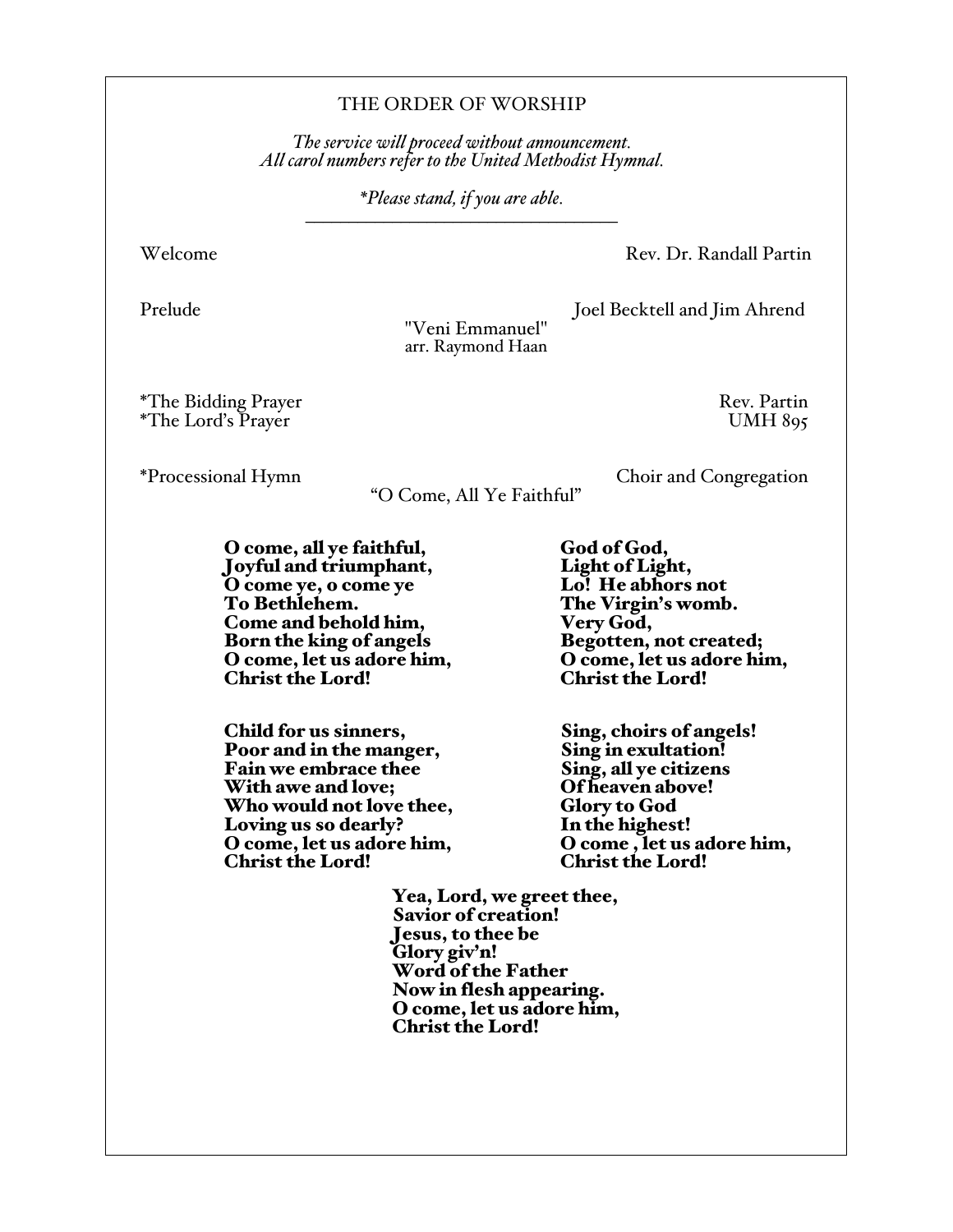| The First Lesson                                                                                                                                                                                                                                    | Isaiah II:1-9                                                                                                                                                                                                    | Norlynn Blocker Price                                                                                                                                                                                                                             |  |
|-----------------------------------------------------------------------------------------------------------------------------------------------------------------------------------------------------------------------------------------------------|------------------------------------------------------------------------------------------------------------------------------------------------------------------------------------------------------------------|---------------------------------------------------------------------------------------------------------------------------------------------------------------------------------------------------------------------------------------------------|--|
| Carol                                                                                                                                                                                                                                               | "Amid the Cold of Winter"<br><b>Taylor Scott Davis</b>                                                                                                                                                           | Choir                                                                                                                                                                                                                                             |  |
| The Second Lesson                                                                                                                                                                                                                                   | $Isaiah$ 40:1-11                                                                                                                                                                                                 | Rev. Craig Cockrell                                                                                                                                                                                                                               |  |
| *Carol 233                                                                                                                                                                                                                                          | "Cold December Flies Away"<br>Choir<br>Stanza 1:<br>Choir<br>Stanza 2:<br>Congregation<br>Stanza 3:<br>Stanza I (repeat): Congregation                                                                           | Choir and Congregation                                                                                                                                                                                                                            |  |
| The Third Lesson                                                                                                                                                                                                                                    | Isaiah 53                                                                                                                                                                                                        | Dara Bell                                                                                                                                                                                                                                         |  |
| Carol                                                                                                                                                                                                                                               | "Child of the Stable's Secret Birth"<br><b>Timothy Hewitt-Jones</b>                                                                                                                                              | Choir                                                                                                                                                                                                                                             |  |
| Child of the stable's secret birth,<br>the Lord by right of the lords of earth,<br>let angels sing of a King new born,<br>the world is weaving a crown of thorn:<br>a crown of thorn for that infant head<br>cradled soft in the manger bed.        |                                                                                                                                                                                                                  | Eyes that shine in the lantern's ray,<br>A face so small in its nest of hay,<br>Face of a child who was born to scan<br>The world he made through the eyes of man:<br>And from that face in the final day<br>Earth and heaven shall flee away.    |  |
| Voice that rang through the courts on high<br>contracted now to a wordless cry,<br>a voice to master the wind and wave,<br>the human heart and the hungry grave:<br>the voice of God through the cedar trees<br>rolling forth as the sound of seas. |                                                                                                                                                                                                                  | Child of the stable's secret birth,<br>the Father's gift to a wayward earth,<br>to drain the cup in a few short years<br>of all our sorrows, our sins and tears;<br>ours the prize for the road he trod:<br>risen with Christ; at peace with God. |  |
|                                                                                                                                                                                                                                                     |                                                                                                                                                                                                                  | (Timothy Dudley-Smith)                                                                                                                                                                                                                            |  |
| The Fourth Lesson                                                                                                                                                                                                                                   | Luke $1:26-38$                                                                                                                                                                                                   | Carrie Eaton                                                                                                                                                                                                                                      |  |
| <b>Offertory Prayer</b><br>Offering                                                                                                                                                                                                                 | Today's offering benefits Albuquerque Healthcare for the Homeless.<br>Please write checks to St. John's UMC, or go to musicatstjohns.org to donate.<br>You may also scan the QR code on the back of the program. | Rev. Tiffany Hollums                                                                                                                                                                                                                              |  |
| <b>Offertory Music</b>                                                                                                                                                                                                                              | "Fantasia On Greensleeves"<br>Ralph Vaughan Williams                                                                                                                                                             | Orchestra                                                                                                                                                                                                                                         |  |
| The Fifth Lesson                                                                                                                                                                                                                                    | Luke 1:39-56                                                                                                                                                                                                     | Rev. Dr. Carl Schenck                                                                                                                                                                                                                             |  |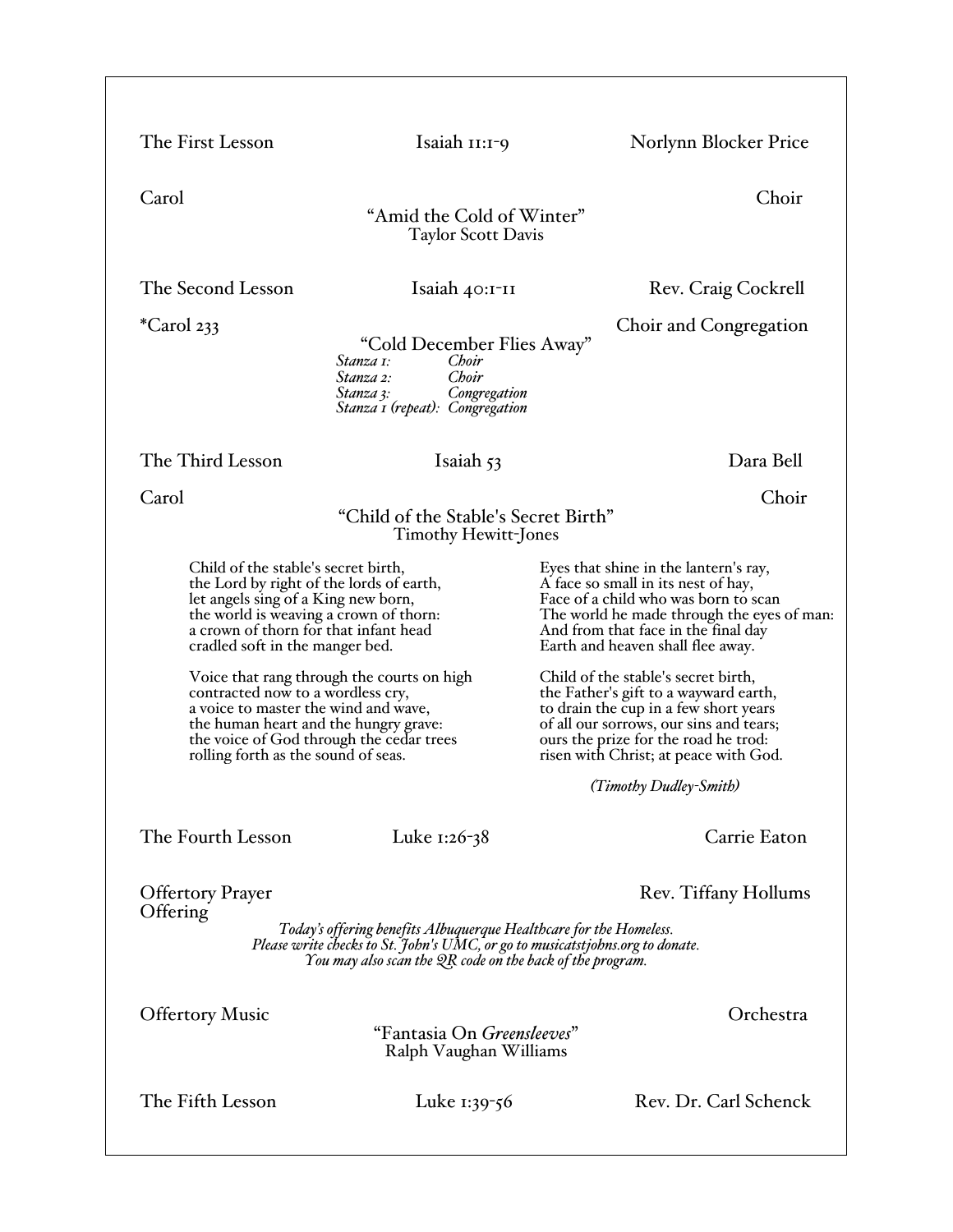#### Carol Choir

#### "Magnificat"<br>Taylor Scott Davis Therese Macali, soprano Ruxandra Marquardt, violinist

# *This piece was commissioned for the 2016 St. John's Festival of Lessons and Carols by Carolyn Good, in honor of women of faith.*

I. Magnificat anima mea Dominum *My soul magnifies the Lord*<br>et exsultavit spiritus meus *and my spirit rejoices* et exsultavit spiritus meus *and my spirit rejoi*n<br>in Deo salutari meo. *in God my Savior*. ancillae suae: *of his servant.* ecce enim ex hoc beatam *For behold: from henceforth*<br>me dicent omnes generations. *all generations will call me b* Quia fecit mihi magna qui potens est:<br>
et sanctum nomen ejus.<br> *and boly is his name*. et sanctum nomen ejus. *and holy is his name.*

Quia respexit humilitatem *For he has looked with favor on the lowliness*<br>ancillae suae: *in God my Savior of his servant*. all generations will call me blessed.<br>For the Mighty One

II. Shall I rejoice for Christ in me, the first of such to say? All that this child will ever say or be now lives and grows in me.

> Shall I rejoice for Christ in me, his name forever mine?<br>I yield to him my life's identity; Christ lives and grows in me.

Shall I rejoice for Christ in me,<br>both glory and disgrace? My song shall be both joy and agony; Christ lives and grows in me.

Shall I rejoice for Christ in me, as clouds and shadows rise? I ponder scenes that I don't want to see.<br>Christ lives and grows in me. (Terry York) Christ lives and grows in me.

- III. Et Misericordia ejus in progenies *His mercy is for those who fear him* et progenies timentibus eum.<br>**Fecit potentiam in bracchio suo** dispersit superbos mente<br>cordis sui.
- IV. Deposuit potentes de sede *He has brought down the powerful from*<br>
et exaltavit humiles. *their thrones, and lifted up the lowly*.<br>
Esurientes implevit bonis *He has filled the hungry with good things*<br>
et divites dimi et divites dimisit inanes. *and the rich he has sent empty away.* Frecord at use is extending the sum *in remembrance of his mercy*,<br>Sicut locutus est ad patres nostros and of the promise he made of

V. Gloria Patri, et Filio, *Glory be to the Father, and to the Son,* et Spiritui Sancto, *and to the Holy Spirit,* sicut erat in principio, et nunc, *as it was in the beginning, is now,* et semper, et in saecula seaculorum *and ever shall be, forever and ever.* Amen. *Amen.*

Fecit potentiam in bracchio suo *He has showed strength with his arm.* in the thoughts of their hearts.

Sicut locutus est ad patres nostros *and of the promise he made our ancestors,*<br>Abraham, et semini eius in saecula. *to Abraham and his descendants forever*. to Abraham and his descendants forever.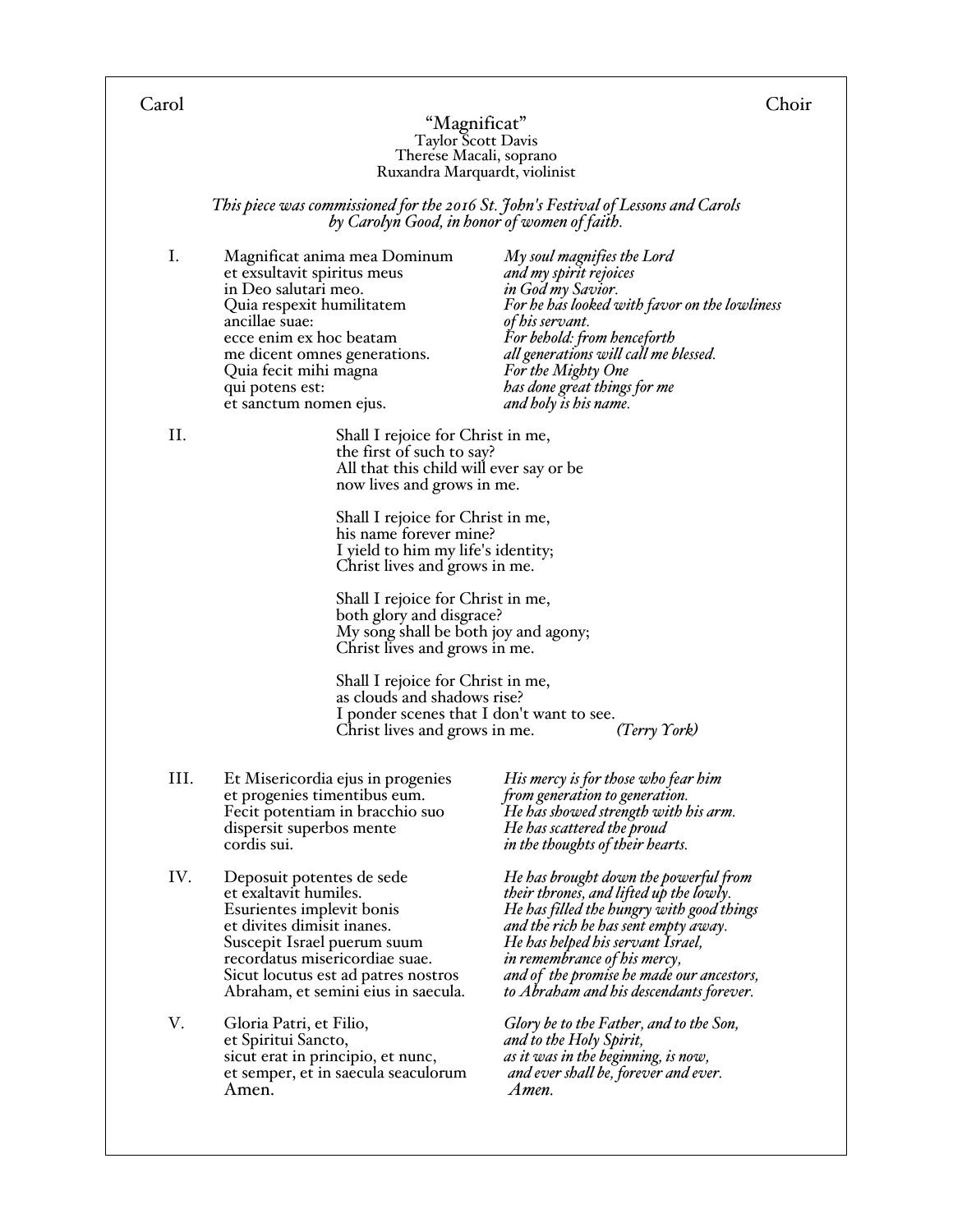| The Sixth Lesson   | Luke $2:1-7$                                                                                           | Heather Pickrell        |
|--------------------|--------------------------------------------------------------------------------------------------------|-------------------------|
| *Carol 230         | "O Little Town of Bethlehem"                                                                           | Choir and Congregation  |
| The Seventh Lesson | Luke 2:8-20                                                                                            | Colin Barz              |
| *Carol 240         | "Hark! the Herald Angels Sing"                                                                         | Choirs and Congregation |
| The Eighth Lesson  | Matthew 2:1-12                                                                                         | Gina Rivera             |
| Carol              | "Sussex Carol"<br>Elaine Hagenberg                                                                     | Chancel Choir           |
| The Ninth Lesson   | John $1:1-14$                                                                                          | Rev. Dr. Partin         |
| Silence            |                                                                                                        |                         |
| Carol              | "The First Nowell"<br>arr. Mack Wilberg                                                                | Choir                   |
| Prayer             |                                                                                                        | Rev. Tiffany Hollums    |
| *Carol 246         | "Joy to the World"<br>All<br>Stanza 1:<br>Choir<br>Stanza 2:<br>Choir<br>Stanza 3:<br>All<br>Stanza 4: | Choirs and Congregation |
| Benediction        |                                                                                                        | Rev. Dr. Partin         |
| Postlude           | Toccata on "Hark! the Herald Angels Sing"<br>Don Hustad                                                | Jim Ahrend              |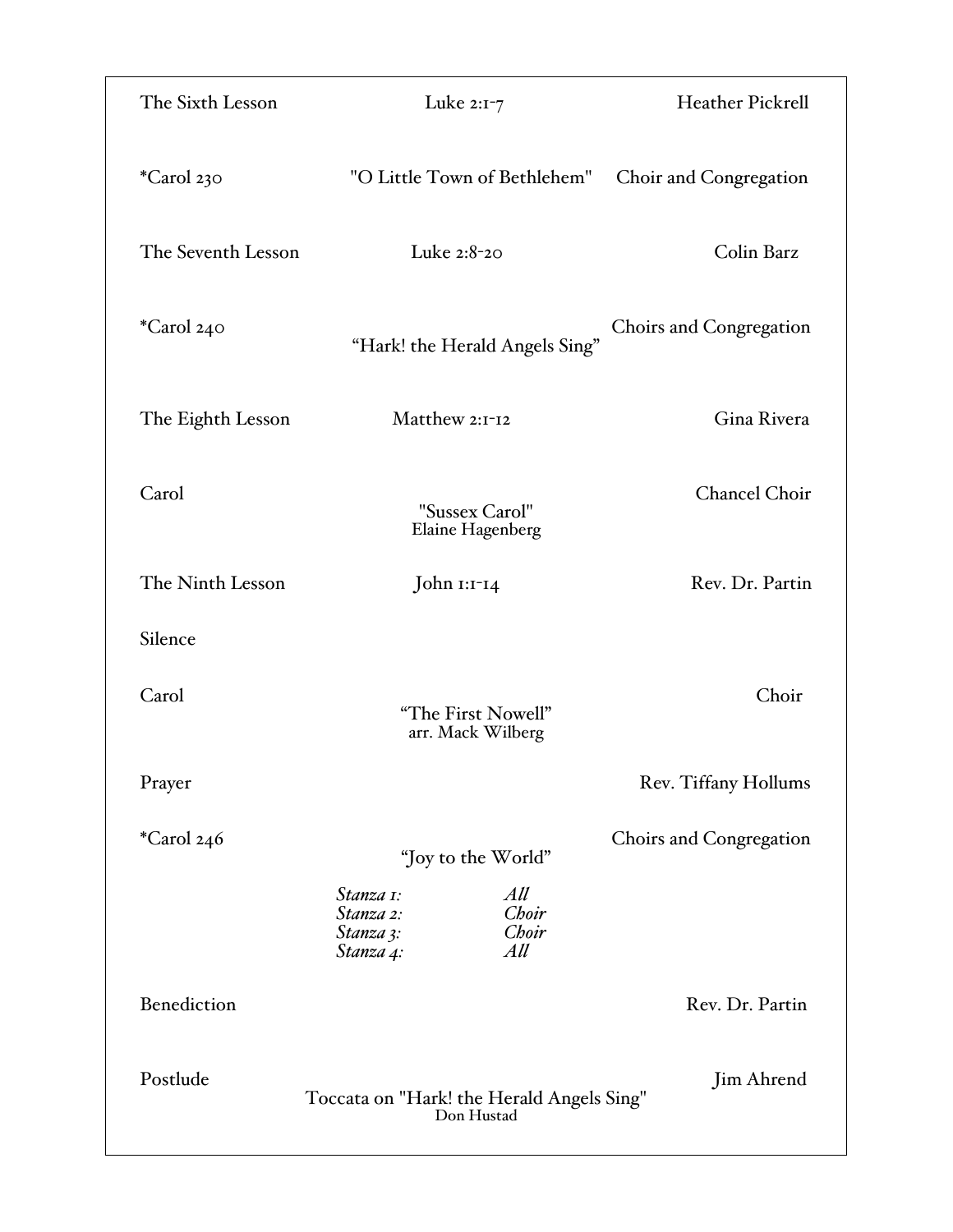#### THE ST. JOHN'S CHANCEL CHOIR and CHRISTMAS FESTIVAL CHORUS

Natalie Adolphi Johanna Ash Jill Aubrey David Barton Carla Beauchamp Ray Bell Dee Billops Marlene Bryan Larry Butler **Rhoni Coleman** Beverly Crane James Cunningham Leia Cunningham Genevieve Davidge Carol Dolan Suzanne Dressler Norma Dye Marene Evans Carolyn Freese Sarah Garde Susan Gibson Shane Hall Joseph Harb Diane Helgevold Douglas Hendry Dave Holt Nadine Holt Catharine Hull Arana Kalwaic AnaLuz Kohl Leslie Kryder Madison Link Suzanne Lutz Lily Lybarger Therese Macali Caroline Rohr Martinek Viola Martinez Stan Mortimer Cynthia Noe Janet Norden Jack Nuzum Christopher Ober Michelle Palmer Tina Petersen Sue Phelps Ellen Raimer Laura Rammage Barbara Reeback Kathryn Ritterbush Todd Ritterbush Julie Rohr Rebecca Schenck Carol Sharp Susan Spaven Barbara Stanfield Clyde Stanfield Curtis Storm Katie Taylor Rhiannon Thompson Bethany Trice Meredith Trice Karin Urban John Warns Grace Wei Lavern Wenninger Carol Wiggins Diann Zentner Larry Zentner

#### THE ORCHESTRA

Danielle Frabutt Garcia, flutist Amanda Talley, oboist Keith Lemmons, clarinetist Denise Turner, bassoonist Michael Walker, hornist Katelyn Lewis, hornist Brynn Marchiando, trumpeter Leif Atchley, trumpeter Alexis Corbin, percussionist Hovey Corbin, percussionist Ruxandra Marquardt, violinist Hannah Price, violinist Nicolle Maniaci, violinist Carol Swift, violinist Kimberly Fredenburgh, violist Kathleen Hill, violist Joel Becktell, cellist Melinda Mack, cellist

Jean-Luc Matton, bassist Jim Ahrend, organist and pianist



Livestream production by the amazing Nicole Creaturo.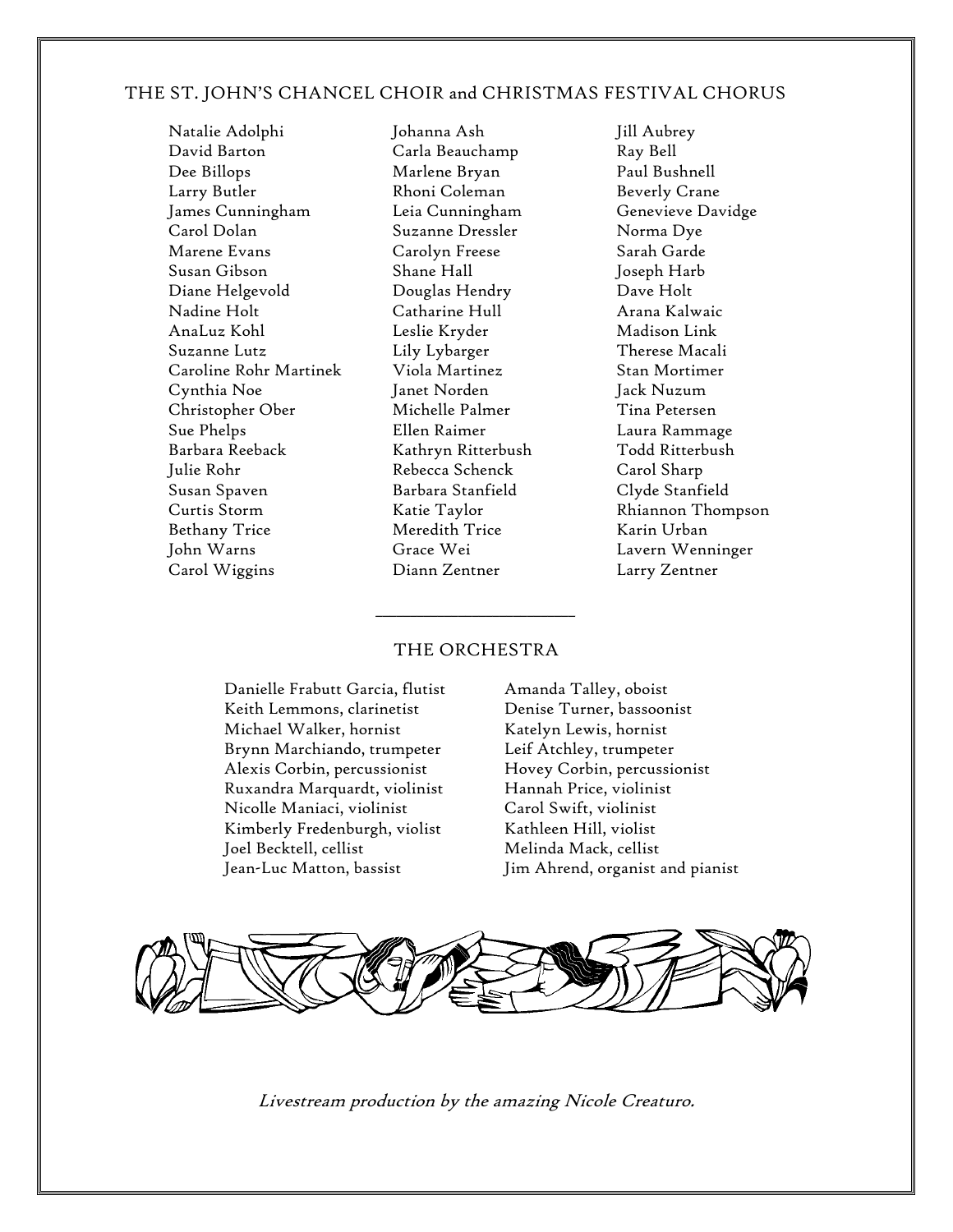**Make a Joyful Noise!**<br> St. John's Music Ministry includes volunteer musicians of all ages and experience levels. We have vocal and instrumental ensembles for children, youth and adults. We love to have new members. If you have talents and time to share, talk to any one of the singers (they in the fashionable beige polyester choir robes), or contact Matthew Greer at mgreer@stjohns-abq.org.

For more information about the St. John's music ministry, go to musicatstjohns.org.

### St. John's Music Staff

Matthew Greer, Director of Music and Worship Ministries Therese Macali, Assistant Music Director Jim Ahrend, Organist/Pianist

> Garrett Medlock, Kacey Eustis Music Ministry Interns

Scan here to donate to the special offering for Albuquerque Healthcare for the Homeless:

------------------------



St. John's United Methodist Church Rev. Dr. Randall W. Partin, Senior Pastor Rev. Tiffany Hollums, Associate Pastor stjohns-abq.org